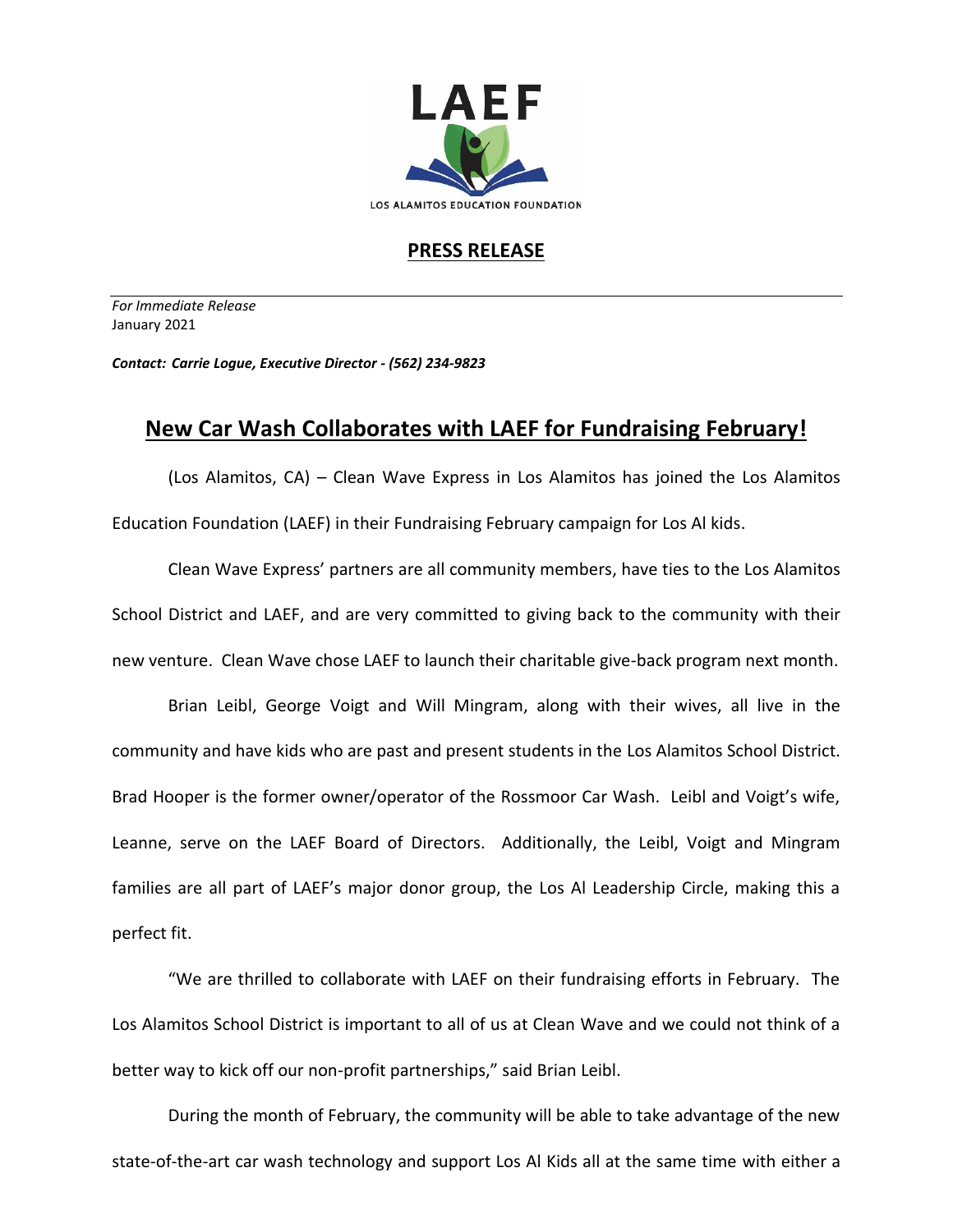monthly membership or a one-time wash. Customers who mention the LAEF fundraiser will receive the Ultimate Protection and Shine Monthly Membership for a discounted rate of \$24.99 (regularly \$44.99) for the first month and \$34.99 per month for the rest of 2021. With each new membership in February, Clean wave will donate \$10 to LAEF. The secondary offer is the purchase of a single Ultimate Protection and Shine Wash (regularly \$20). With the mention of LAEF at purchase it will be discounted to \$17.00 and \$5 will be donated to LAEF.

LAEF will launch the Fundraising February campaign this year in lieu of their signature Royal Gala. LAEF is still very committed to raising much needed funds for the critical areas in the district. All proceeds from Fundraising February will support district mental health/wellness, the STEAM initiative, free World Language classes and fee waiver scholarships for families in need. "We are hopeful this campaign will help close the gap on LAEF's fundraising losses this past year and prevent the cancellation of these important areas of funding," said LAEF Executive Director, Carrie Logue.

LAEF is the non-profit partner of Los Alamitos Unified School District. LAEF enhances educational excellence in our community by providing after-school and summer enrichment programs to Pre-K to 12<sup>th</sup> grade students. For additional information on LAEF, please call (562) 799-4700 x80424 or visit [www.LAEF4Kids.org.](http://www.laef4kids.org/) To learn more about the Royal Gala, visit [www.LAEF4Kids.org/royalg](http://www.laef4kids.org/royal)ala.